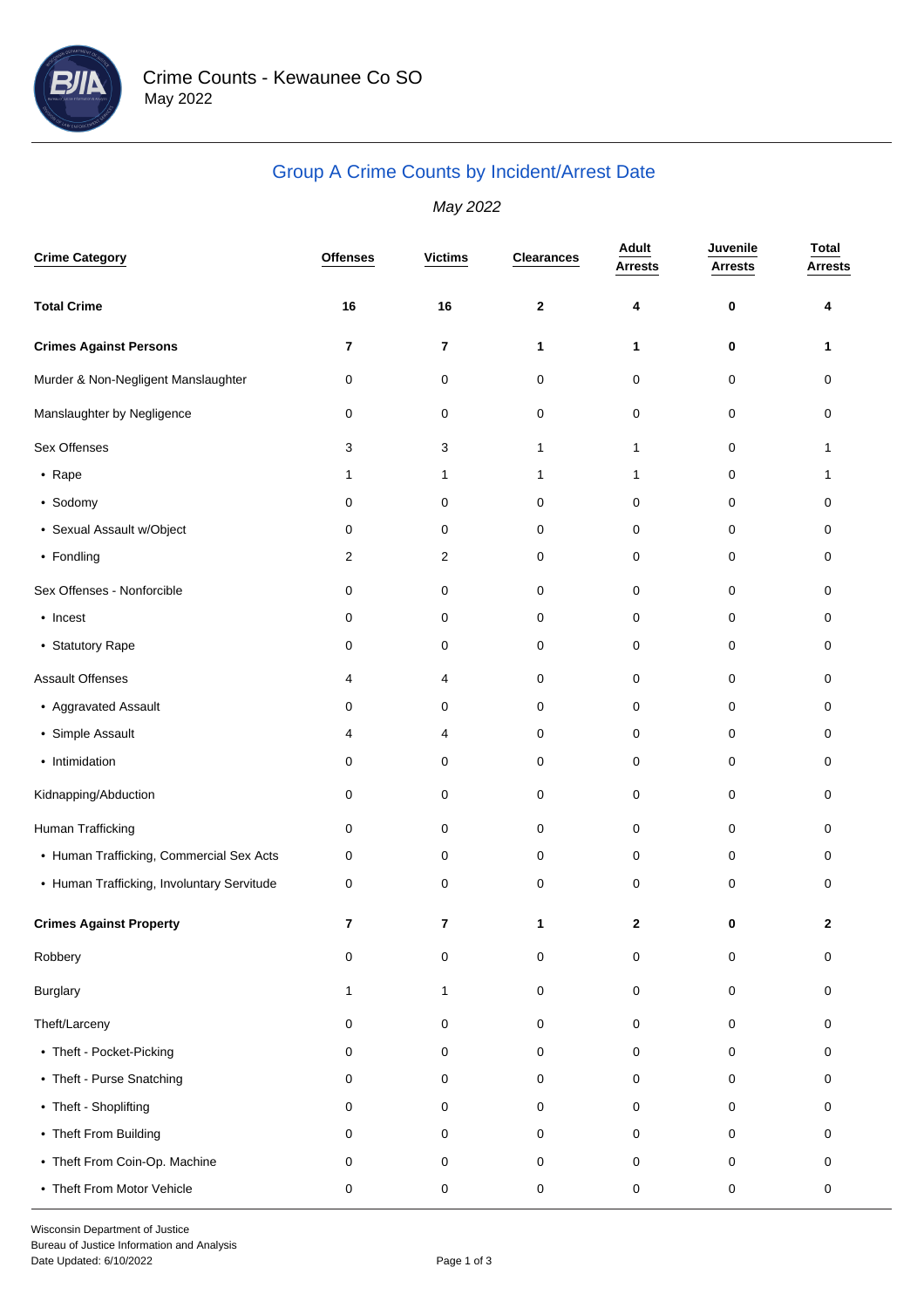

| • Theft of Motor Vehicle Parts      | $\mathbf 0$  | 0            | 0           | 0              | 0 | 0              |  |
|-------------------------------------|--------------|--------------|-------------|----------------|---|----------------|--|
| • Theft - All Other Larceny         | 0            | 0            | 0           | 0              | 0 | 0              |  |
| Motor Vehicle Theft                 | 0            | 0            | 0           | 0              | 0 | 0              |  |
| <b>Stolen Property Offenses</b>     | 0            | 0            | 0           | 0              | 0 | 0              |  |
| Arson                               | 0            | 0            | 0           | 0              | 0 | 0              |  |
| Counterfeiting/Forgery              | 0            | 0            | 0           | 0              | 0 | 0              |  |
| <b>Fraud Offenses</b>               | 1            | $\mathbf{1}$ | 1           | $\overline{c}$ | 0 | $\overline{c}$ |  |
| • Fraud - False Pretenses           | 1            | $\mathbf{1}$ | 1           | 2              | 0 | 2              |  |
| • Fraud - Credit Card/ATM           | 0            | 0            | 0           | 0              | 0 | 0              |  |
| • Fraud - Impersonation             | 0            | 0            | 0           | 0              | 0 | 0              |  |
| • Fraud - Welfare                   | 0            | 0            | 0           | 0              | 0 | 0              |  |
| • Fraud - Wire                      | 0            | 0            | 0           | 0              | 0 | 0              |  |
| • Fraud - Identity Theft            | 0            | 0            | 0           | 0              | 0 | 0              |  |
| • Fraud - Hacking/Computer Invasion | 0            | 0            | 0           | 0              | 0 | 0              |  |
| Embezzlement                        | 0            | 0            | 0           | 0              | 0 | 0              |  |
| Extortion/Blackmail                 | 0            | 0            | 0           | 0              | 0 | 0              |  |
| <b>Bribery</b>                      | 0            | 0            | 0           | 0              | 0 | 0              |  |
| Destruction/Vandalism               | 5            | 5            | 0           | 0              | 0 | 0              |  |
|                                     |              |              |             |                |   |                |  |
| <b>Crimes Against Society</b>       | $\mathbf{2}$ | 2            | 0           | 1              | 0 | 1              |  |
| Weapon Law Violations               | 0            | 0            | 0           | 0              | 0 | 0              |  |
| <b>Prostitution Offenses</b>        | 0            | 0            | 0           | 0              | 0 | 0              |  |
| • Prostitution                      | 0            | 0            | 0           | 0              | 0 | 0              |  |
| • Prostitution - Assisting          | 0            | 0            | 0           | 0              | 0 | 0              |  |
| • Prostitution - Purchasing         | 0            | 0            | 0           | 0              | 0 | 0              |  |
| Drug/Narcotic Offenses              | $\mathbf{1}$ | 1            | $\mathsf 0$ | 1              | 0 | $\mathbf{1}$   |  |
| • Drug/Narcotics Violations         | $\mathbf{1}$ | 1            | $\mathbf 0$ | 1              | 0 | 1              |  |
| • Drug Equipment Violations         | 0            | 0            | 0           | 0              | 0 | 0              |  |
| Gambling Offenses                   | 0            | 0            | 0           | 0              | 0 | 0              |  |
| • Gambling - Betting                | 0            | 0            | 0           | 0              | 0 | 0              |  |
| • Gambling - Operating              | 0            | 0            | 0           | 0              | 0 | 0              |  |
| • Gambling - Equipment Violations   | 0            | 0            | 0           | 0              | 0 | 0              |  |
| • Gambling - Sports Tampering       | 0            | 0            | 0           | 0              | 0 | 0              |  |
| Pornography                         | 1            | 1            | $\mathsf 0$ | 0              | 0 | 0              |  |
| <b>Animal Cruelty</b>               | $\mathbf 0$  | 0            | $\pmb{0}$   | 0              | 0 | 0              |  |